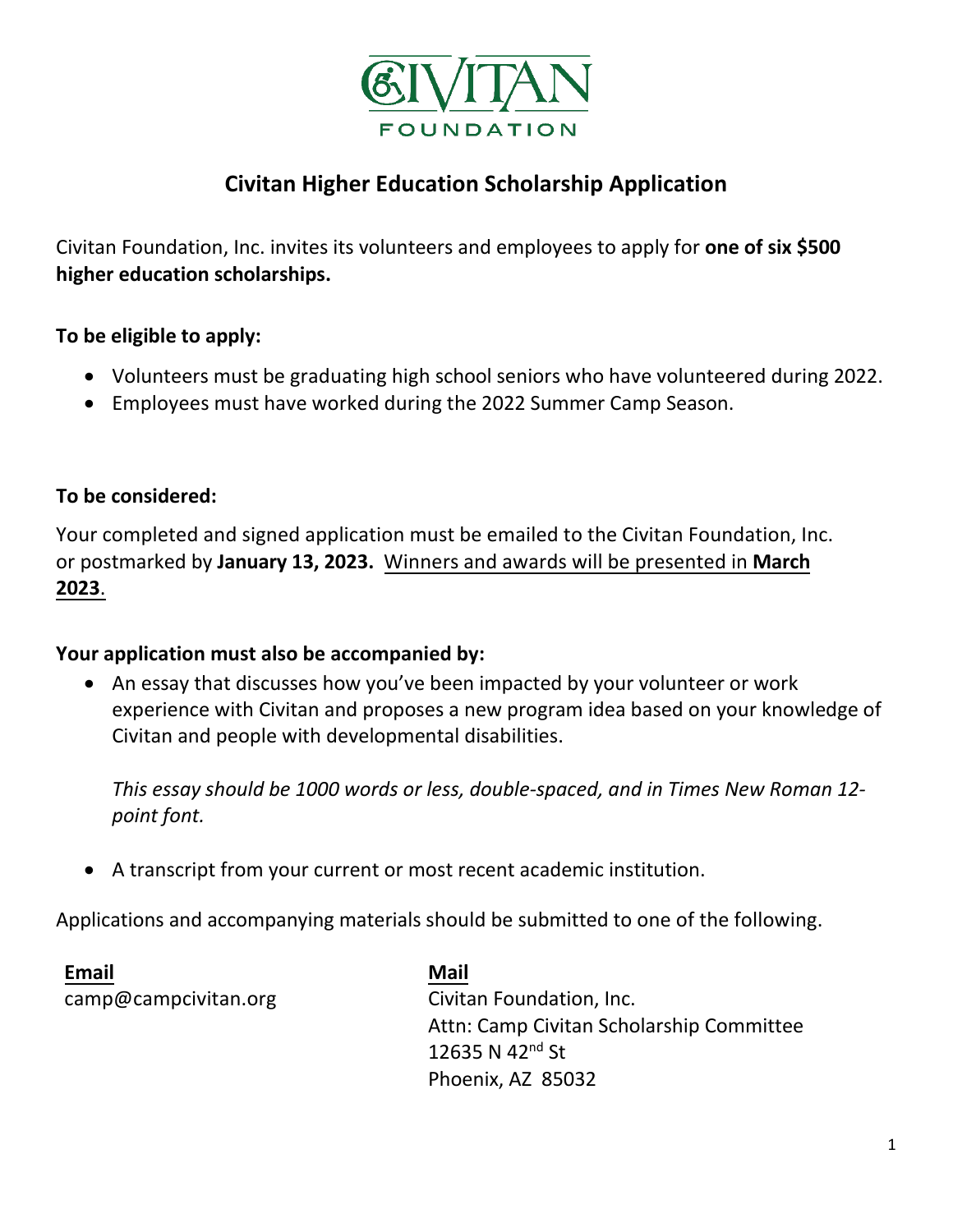

# **Scholarship Application Form**

## *Scholarship applicants must be a current volunteer or employee or have served during the 2022 calendar year.*

| Please list your most recent date of service (Month/Year): |  |
|------------------------------------------------------------|--|
|                                                            |  |

## **Contact Information:**

| Last Name             | First Name |            | Middle Initial |          |
|-----------------------|------------|------------|----------------|----------|
| <b>Street Address</b> | City       |            | State          | Zip Code |
| Home Phone            |            | Cell Phone |                |          |
| <b>Email Address</b>  |            |            |                |          |

## **Academic Information:**

#### **Current/Prior Information**

| Name of School/Institution | Location<br>(City, State) | From<br>(Month/Year) | To<br>(Month/Year) | Diploma, Degree,<br>Certification Received |
|----------------------------|---------------------------|----------------------|--------------------|--------------------------------------------|
|                            |                           |                      |                    |                                            |
|                            |                           |                      |                    |                                            |
|                            |                           |                      |                    |                                            |

#### **Future Information**

Will you be a full-time student during the 2023-2024 school year?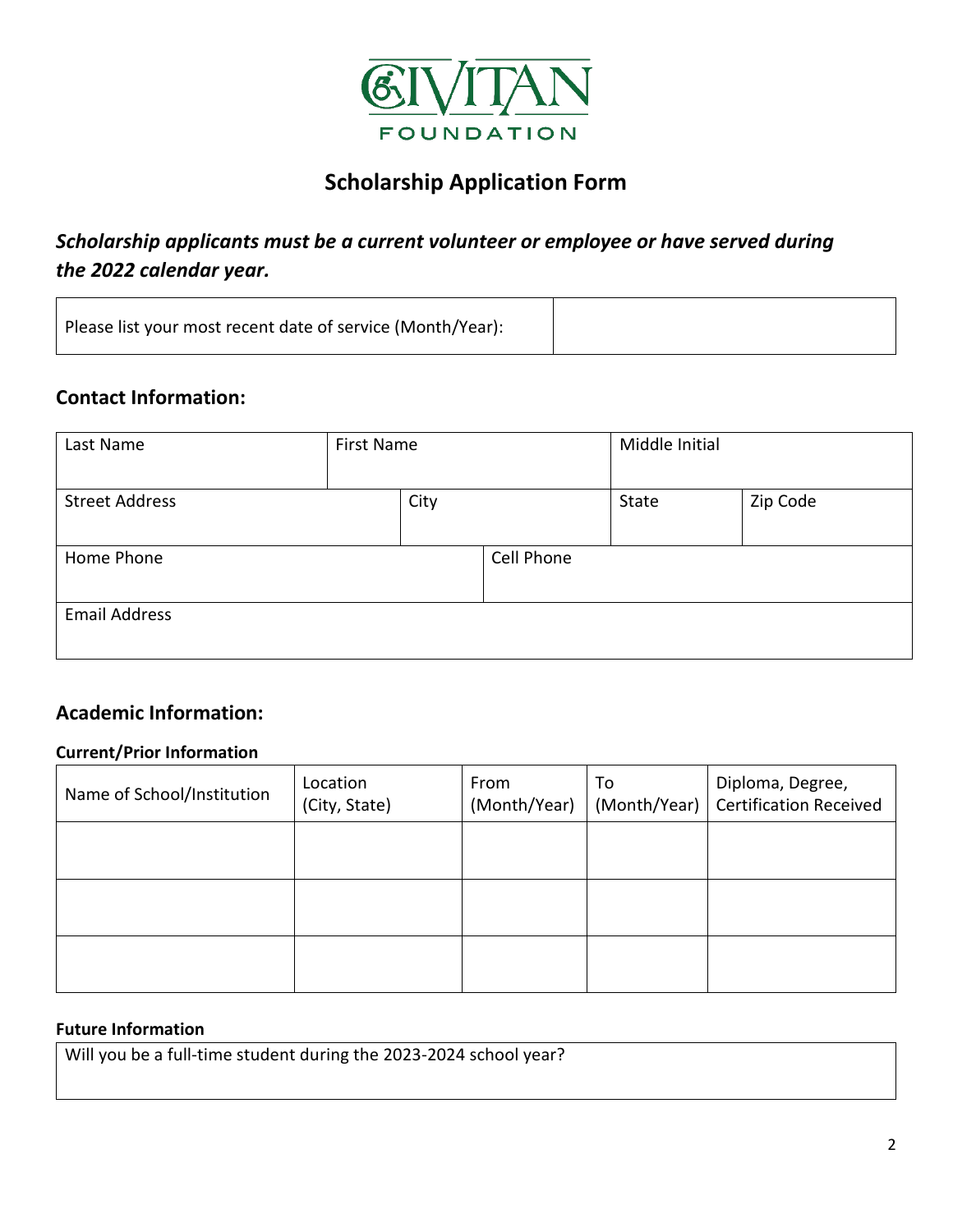| What institution do you plan to attend during the 2023-2024 school year? |  |
|--------------------------------------------------------------------------|--|
|--------------------------------------------------------------------------|--|

What will your major or field of study be?

# **Employment History (Please list employment history starting with most recent.)**

| Employer's Name      | Length of Employment (From-To) | <b>Hours Per Week</b> |
|----------------------|--------------------------------|-----------------------|
| Description of Work: |                                |                       |
| Employer's Name      | Length of Employment (From-To) | <b>Hours Per Week</b> |
| Description of Work: |                                |                       |
| Employer's Name      | Length of Employment (From-To) | <b>Hours Per Week</b> |
| Description of Work: |                                |                       |

## **Community Service**

| Agency or Group                | Length of Service (From-To) | Hours Per Month        |
|--------------------------------|-----------------------------|------------------------|
| Description of Service:        |                             |                        |
| Agency or Group                | Length of Service (From-To) | Hours Per Month        |
| <b>Description of Service:</b> |                             |                        |
| Agency or Group                | Length of Service (From-To) | <b>Hours Per Month</b> |
| Description of Service:        |                             |                        |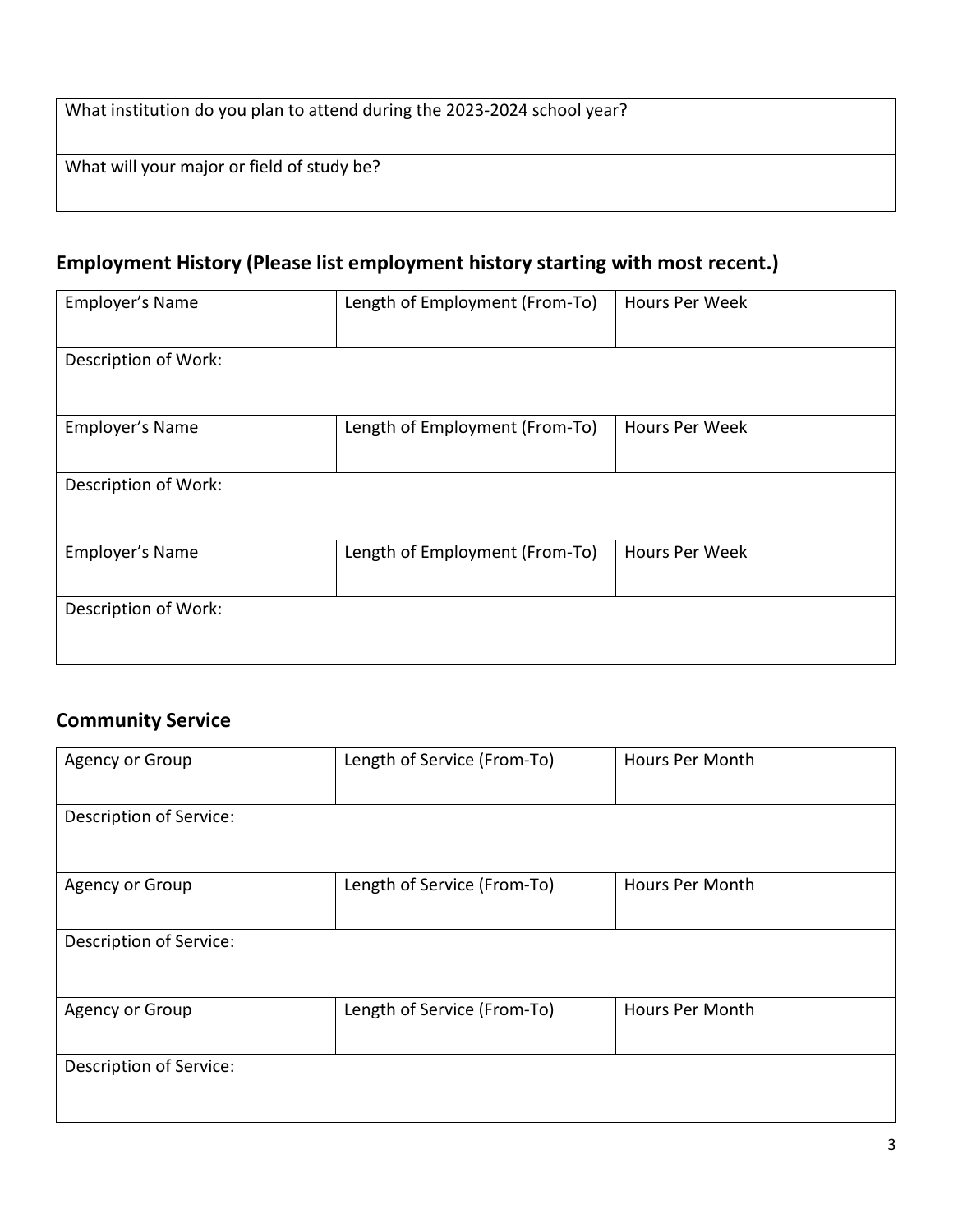# **Extracurricular Activities (Please list any clubs, teams, or groups.)**

| <b>Activity Name</b>               | Length of Involvement (From-To) | Hours Per Month        |
|------------------------------------|---------------------------------|------------------------|
| Description of Activity/Your Role: |                                 |                        |
| <b>Activity Name</b>               | Length of Involvement (From-To) | Hours Per Month        |
| Description of Activity/Your Role: |                                 |                        |
| <b>Activity Name</b>               | Length of Involvement (From-To) | <b>Hours Per Month</b> |
| Description of Activity/Your Role: |                                 |                        |

# **Honors and Recognition**

| Name of Honor or Recognition:        | <b>Awarded From:</b> | Date Received: |  |
|--------------------------------------|----------------------|----------------|--|
| Description of Honor or Recognition: |                      |                |  |
| Name of Honor or Recognition:        | Awarded From:        | Date Received: |  |
| Description of Honor or Recognition: |                      |                |  |
| Name of Honor or Recognition:        | Awarded From:        | Date Received: |  |
| Description of Honor or Recognition: |                      |                |  |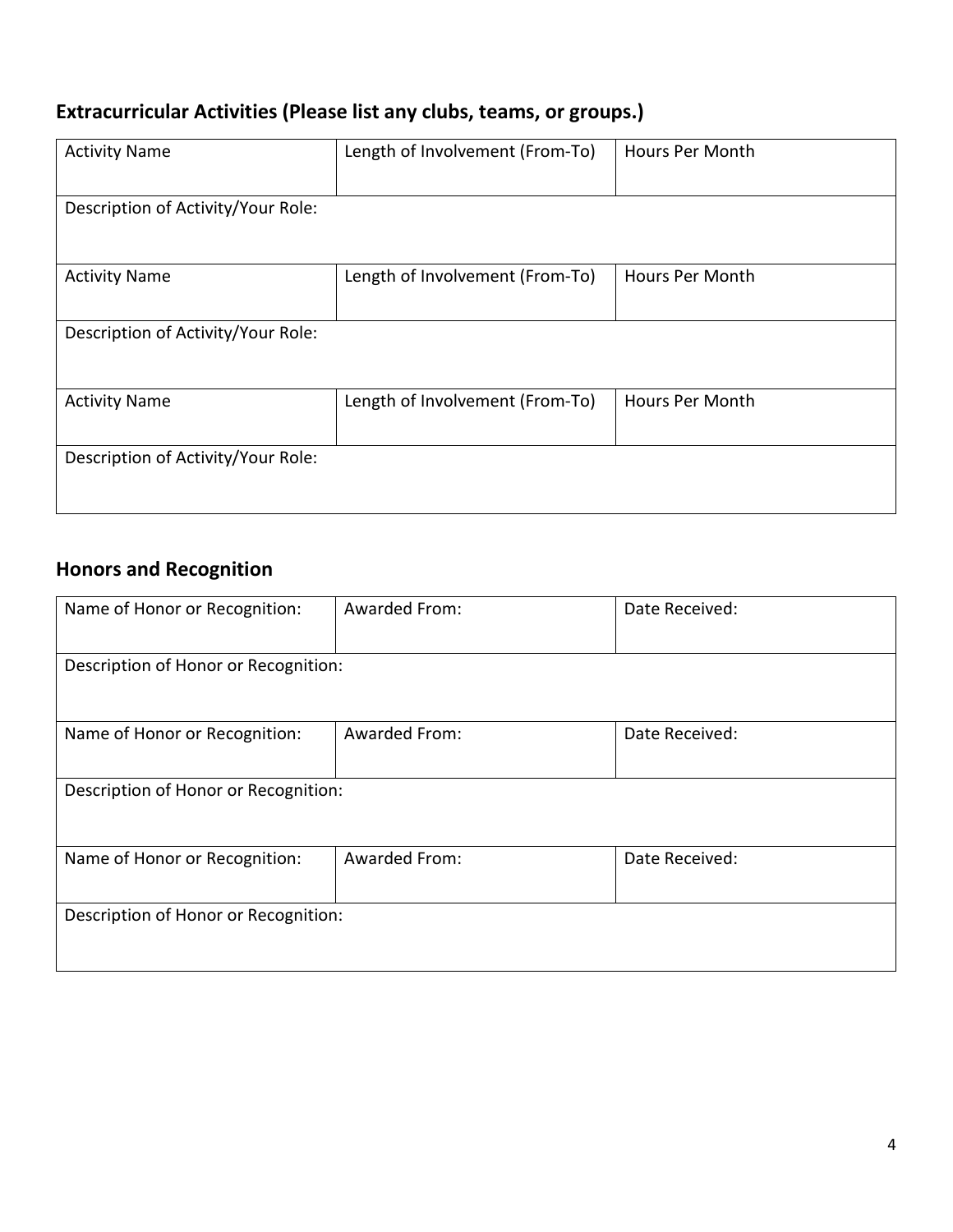## **Future Plans**

What are your future education and career goals?

How do you plan to continue to serve the special needs community during your educational pursuits and beyond?